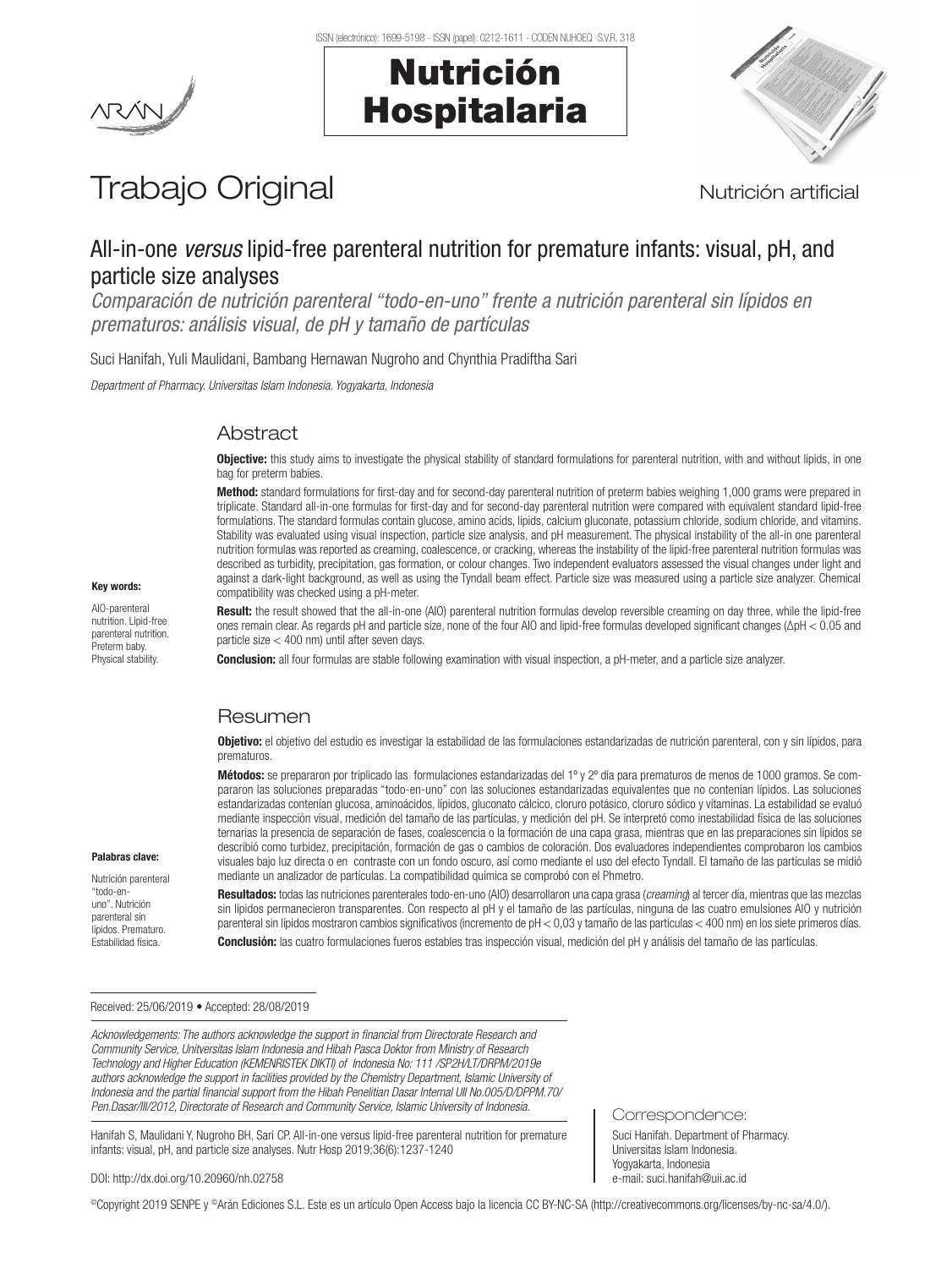# **INTRODUCTION**

Provision of total parenteral nutrition for preterm infants is paramount, especially for very low-weight babies at birth (less than 1.5 kg). Preterm babies often cannot achieve the minimum rate of growth since the requirements of energy expenditure in extrauterine life are higher than those of intrauterine life (1). In addition, preterm babies are often unable to suck or swallow well before 34 weeks of age (2). Therefore, early parenteral nutrition should be added and gradually given along with enteral feeding or breast milk (2,3). In order to get sufficient macronutrients and micronutrients, nutrition should contain dextrose, amino acids, lipids, electrolytes, and vitamins. Currently, ready-to-use parenteral nutrition formulas contain one type of nutrient. However, the administration of each nutrient separately via a different line may become a burden for any hospital. Mixing all those macro- and micro-nutrients in one intravenous (IV) bag will reduce the number of venous lines. Besides, the administration of parenteral nutrition in one bag is also paramount for prematures with volume restriction. Therefore, provision of a high concentrated solution in a low-volume formulation is often preferred. This confirmed why requests for total parenteral nutrition admixtures have currently increased in the hospital pharmacy (4).

Even though the administration of a total parenteral nutrition formula is common practice, the mixing of an all-in-one formulation for administration in one bag remains unusual. Practitioners remain unsure about the stability of added lipids for parenteral nutrition (5). Thus, parenteral nutrition is commonly administered through separate lines, which is then called two-bag parenteral nutrition. However, an issue may arise in the critical care setting, where the patient receives many intravenous medications and venous access is limited (4). The administration of two-bag parenteral nutrition, with a separate lipid route, needs an additional port or access. This situation arouses debate on the benefits of mixing all nutrients into one bag.

The concern when adding lipids into a parenteral nutrition formula is instability, which results in creaming, coalescence, and cracking. The main hazard of macronutrient stability is not a chemical but rather a physical issue associated with particle size distribution. A previous study that assessed total parenteral nutrition in one bag had quite a different result (6-8). Additionally, no studies comparing mixed lipid and lipid-free parenteral nutrition using similar formulas for prematurity have been found. This study discusses and compares two types of solution–first, an all-in-one or one-bag parenteral nutrition formula; second, a lipid free or two-bag parenteral nutrition formula.

# METHOD

The nutrition components were acquired from standard hospital stock: Aminosteril® Infant 6% (Fresenius Kabi Combiphar), Dextrose 5% (Otsuka), Dextrose 40% (Otsuka), NaCl 3% (Otsuka)*,*  Potassium Chloride injection 7,46% (Otsuka), Calcium Gluconate Injection (Generik, Ethica Industri Farmasi), Magnesium Sulfate 20% injection (Otsuka), Lipofudin® 20% (Braun), Nutrient Pad Set Standard TTC Media*,* Membrane Filter (Satorius), and Pepton Water (OXOID).

# FORMULA

This study investigated the standard parenteral nutrition of preterm babies with a weight of 1,000 mg. The composition of nutrients was based on the first-day and second-day guidelines used by practitioners in the hospital (9). A stability study was carried out on four formulas, where formulas 1a and 2a are allin-one parenteral nutrition (AIO-PN) and formulas 1b and 2b are lipid-free parenteral nutrition (lipid-free-PN) formulas, as stated below:

- 1. Formula 1a is a first-day standard formulation in one bag containing 5% glucose (28.85 mL), 40% glucose (25 mL), 6% amino acids (25 mL), 10% calcium gluconate (10 mL), 20% magnesium sulfate (0.36 mL), and 20% lipids (5 mL) (Day-1 AIO PN).
- 2. Formula 1b is a first-day standard formulation in one bag containing 5% glucose (28.85 mL), 40% glucose (25 mL), 6% amino acids (25 mL), 10% calcium gluconate (10 mL), and 20% magnesium sulfate (0.36 mL) (Day-1 Lipid free PN).
- 3. Formula 2a is a second-day standard formulation in one bag containing 5% glucose (30 mL), 40% glucose (33.33 mL), 6% amino acids (25 mL), 10% calcium gluconate (10 mL), 20% magnesium sulfate (0.36 mL), and 20% lipids (7.5 mL) (Day-2 AIO PN).
- 4. Formula 2b is a second-day standard formulation in one bag containing 5% glucose (30 mL), 40% glucose (33.33 mL), 6% amino acids (25 mL), 10% calcium gluconate (10 mL), and 20% magnesium sulfate (0.36 mL) (Day-2 Lipid-free PN).

Four formulas were prepared to be aseptic in triplicate under laminar air flow (LabTech International, Indonesia). After preparation, the four formulas were kept in a refrigerator (2-8 °C). Physical stability was investigated every 24 hours during 7 days following the principle of compatibility justification – visual inspection, particle size, and pH. Each solution was observed by a trained pharmaceutical technician against a black and a white background to detect visual changes including discoloration, effervescence, turbidity, emulsion instability, creaming, and cracking. A particle size analyzer (Horiba, Germany) was used to measure particle size distribution in the sample. The distribution of lipid droplet diameters was also confirmed using a microscope (Olympus CX21, Japan). Chemical detection was evaluated with a calibrated surface pH-meter (Horiba, Germany) and osmometer (Horiba, Germany).

#### RESULTS

The AIO PN formulas showed that osmolarity was within the 500-700 mOsm range as shown in table I. Based on visual inspection the AIO PN formulas changed visually during testing. Table II shows that creaming developed in AIO PN (F1a and F2a) formulas from the third day after preparation. Particle size was measured as in table III. It was in the range < 600 nm. Table IV shows that the pH of all four formulas did not change significantly during the assay.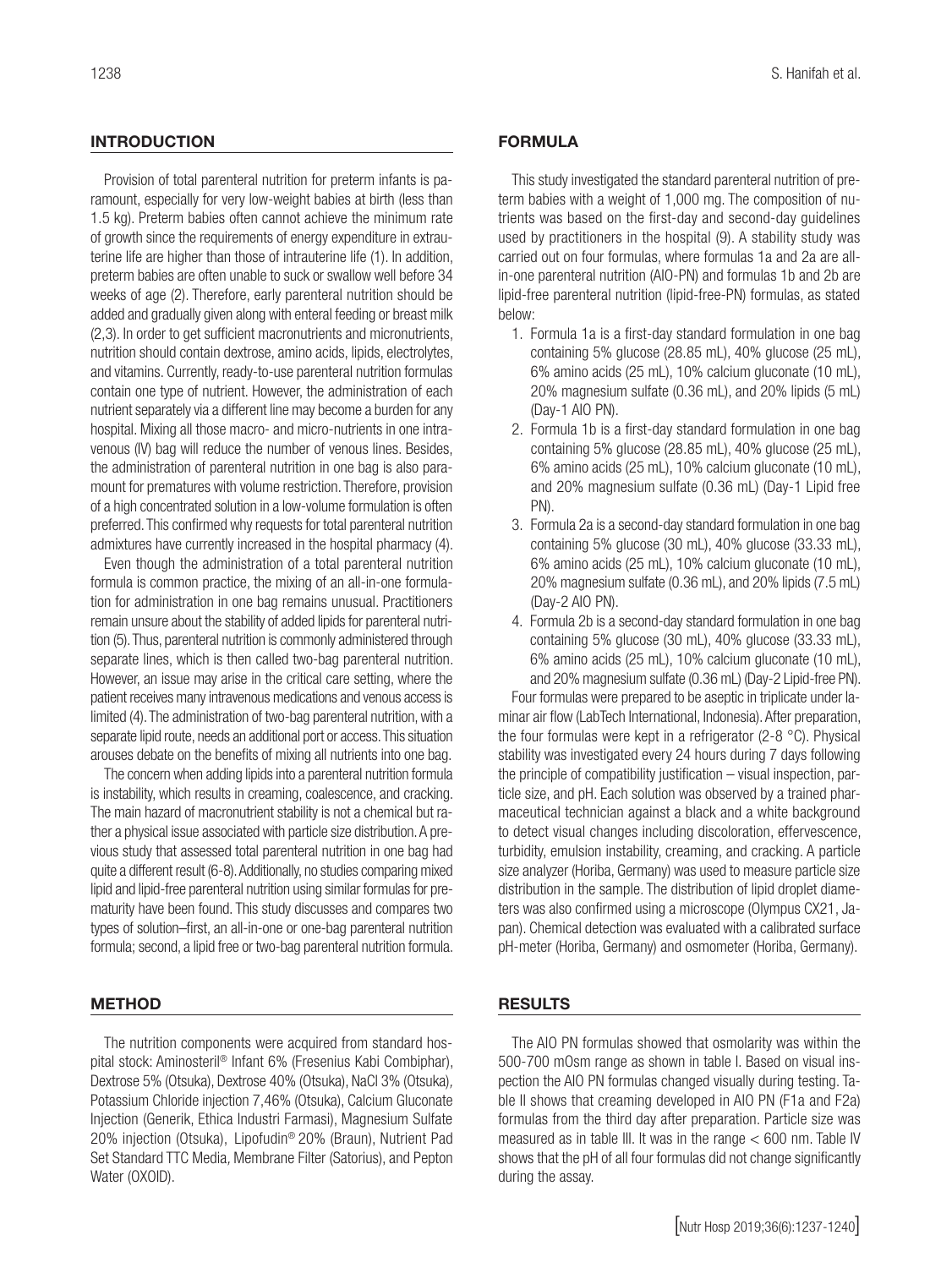| Repli-                  | <b>Osmolarity (mOsm/L)</b> |                  |                                                                           |                  |
|-------------------------|----------------------------|------------------|---------------------------------------------------------------------------|------------------|
| cation                  | F <sub>1</sub> a           | F <sub>1</sub> b | F <sub>2</sub> a                                                          | F <sub>2</sub> b |
|                         | 716                        | 612              | 664                                                                       | 589              |
|                         | 714                        | 617              | 668                                                                       | 583              |
| 3                       | 718                        | 617              | 667                                                                       | 584              |
| Mean $\pm$<br><b>SD</b> |                            |                  | $[716.0 \pm 2.01]$ 615.33 $\pm 2.35]$ 666.33 $\pm 2.08$ 585.33 $\pm 2.62$ |                  |

#### Table I. Osmolarity of four parenteral nutrition formulas after preparation

*F1a: standard first-day AIO PN formula for preterm babies; F1b: standard firstday lipid-free PN formula for preterm babies; F2a: standard second-day AIO PN formula for preterm babies; F2b: standard second-day lipid-free PN formula for preterm babies.* 

#### Table II. Evaluation on physical stability of four formulas based on visual examination

| Day     | <b>Visual examination</b> |                  |                 |                  |  |
|---------|---------------------------|------------------|-----------------|------------------|--|
| testing | F <sub>1a</sub>           | F <sub>1</sub> b | F <sub>2a</sub> | F <sub>2</sub> b |  |
| Day 1   | White,<br>milky           | Clear            | White.<br>milky | Clear            |  |
| Day 2   | White.<br>milky           | Clear            | White.<br>milky | Clear            |  |
| Day 3   | Creaming                  | Clear            | Creaming        | Clear            |  |
| Day 4   | Creaming                  | Clear            | Creaming        | Clear            |  |
| Day 5   | Creaming                  | Clear            | Creaming        | Clear            |  |
| Day 6   | Creaming                  | Clear            | Creaming        | Clear            |  |
| Day 7   | Creaming                  | Clear            | Creaming        | Clear            |  |

*F1a: standard first-day AIO PN formula for preterm babies; F1b: standard first-day lipid-free PN formula for preterm babies; F2a: standard second-day AIO PN formula for preterm babies; F2b: standard second-day lipid-free PN formula for preterm babies.*

#### Table III. Particle size of four parenteral nutrition formulas using a particle size analyzer (PSA)

| Day     | <b>Particle Size (nm)</b> |                  |                  |                  |  |
|---------|---------------------------|------------------|------------------|------------------|--|
| testing | F <sub>1</sub> a          | F <sub>1</sub> b | F <sub>2a</sub>  | F <sub>2</sub> b |  |
| Day 1   | $351.30 \pm 7.3$          | < 5              | $313.23 \pm 1.2$ | < 5              |  |
| Day 2   | $344.90 \pm 0.8$          | < 5              | $356.63 \pm 2.1$ | < 5              |  |
| Day 3   | $329.90 \pm 3.9$          | < 5              | $300.03 \pm 6.6$ | < 5              |  |
| Day 4   | $349.00 \pm 0.5$          | < 5              | $342.43 \pm 0.9$ | < 5              |  |
| Day 5   | $335.87 \pm 2.8$          | < 5              | $361.13 \pm 1.0$ | < 5              |  |
| Day 6   | $352.10 \pm 3.7$          | < 5              | $362.20 \pm 0.3$ | < 5              |  |
| Day 7   | $369.20 \pm 1.1$          | < 5              | $303.63 \pm 2.6$ | < 5              |  |

*F1a: standard first-day AIO PN formula for preterm babies; F1b: standard first-day lipid-free PN formula for preterm babies; F2a: standard second-day AIO PN formula for preterm babies; F2b: standard second-day lipid-free PN formula for preterm babies.*

| Day         | pH values        |                  |                 |                  |  |
|-------------|------------------|------------------|-----------------|------------------|--|
| testing     | F <sub>1</sub> a | F <sub>1</sub> b | F <sub>2a</sub> | F <sub>2</sub> b |  |
| Day 1       | $6.06 \pm 0.09$  | $6.83 \pm 0.05$  | $5.75 \pm 0.04$ | $6.80 \pm 0.07$  |  |
| Day 2       | $5.76 \pm 0.02$  | $6.85 \pm 0.01$  | $5.80 \pm 0.04$ | $6.85 \pm 0.03$  |  |
| Day 3       | $5.52 \pm 0.09$  | $6.81 \pm 0.04$  | $6.04 \pm 0.03$ | $6.98 \pm 0.05$  |  |
| Day 4       | $5.94 \pm 0.02$  | $6.81 \pm 0.05$  | $6.04 \pm 0.03$ | $6.99 \pm 0.02$  |  |
| Day 5       | $6.13 \pm 0.04$  | $6.78 \pm 0.07$  | $6.15 \pm 0.10$ | $6.98 \pm 0.4$   |  |
| Day 6       | $5.90 \pm 0.02$  | $6.80 \pm 0.05$  | $5.98 \pm 0.06$ | $6.89 \pm 0.02$  |  |
| Day 7       | $5.82 \pm 0.01$  | $6.80 \pm 0.06$  | $6.22 \pm 0.06$ | $6.81 \pm 0.03$  |  |
| Mean        | $5.87 \pm 0.09$  | $6.81 \pm 0.07$  | $6.14 \pm 0.09$ | $6.90 \pm 0.07$  |  |
| $\Delta$ pH | 1.06             | 1.24             |                 |                  |  |

*F1a: standard first-day AIO PN formula for preterm babies; F1b: standard first-day lipid-free PN formula for preterm babies; F2a: standard second-day AIO PN formula for preterm babies; F2b: standard second-day lipid-free PN formula for preterm babies.*

# **DISCUSSION**

The osmolarity value, which is higher than 600, may be categorized as hyperosmolar. It showed that these four standard formulas should not be administered through peripheral routes, to prevent vein problems such as phlebitis or extravasation. A central route or PICC is best for these formulas, especially in babies or young children. Of all four options, AIO PN formulas had a higher osmolarity around 80-100 mOsm as compared to the Lipid-free PN ones.

Emulsion instability is marked by creaming, cracking, and inversion phase. Cracking is due to particle fusion to form larger particles. Creaming indicates physical instability and is reversible with shaking. Irreversible instability occurs when coalescence or cracking develops. During seven days in observation no visual signs of coalescence or cracking appeared. Coalescence and cracking typically occur when fat globules are larger than 500 nm (10). As regards the particle size analysis, the four formulas remained within the normal range (300-400 nm) for seven days, though physical changes were seen. To better qualify results we chose PSA rather than visual inspection. PSA measured the particles following a principle of dynamic light scattering, which is more sensitive and specific compared to the eye ability to differentiate emulsion changes. PSA is able to detect particles accurately in a range of 0.01-5,000 µm, and is also reliable to measure lipid size distribution. Furthermore, the microscopic analysis revealed no particles larger than 1 µm, and the naked eye is limited to sizes larger than 50 microns (5). Therefore, it was confirmed that judgment of lipid physical instability within 24 hours as based on naked eye evaluation is inaccurate.